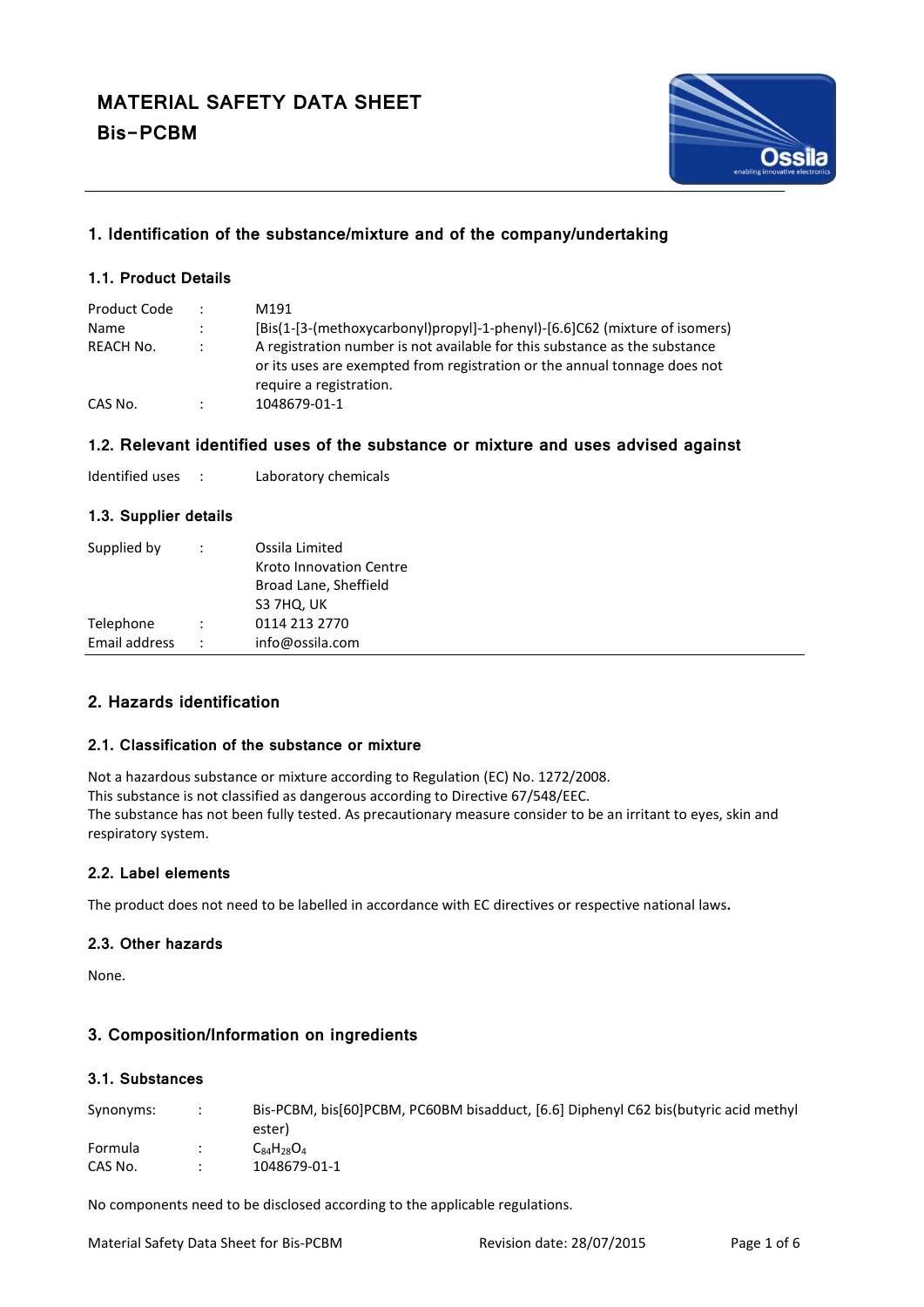## **4. First aid measures**

### **4.1. Description of first aid measures**

#### **After Inhalation**

If inhaled, remove to fresh air. If not breathing give artificial respiration. Call a physician.

#### **After skin contact**

In case of skin contact, wash with soap and flush with copious amounts of water for at least 15 minutes. Remove contaminated clothing and shoes. Call a physician.

#### **After eye contact**

In case of contact with eyes, flush with copious amounts of water for at least 15 minutes. Assure adequate flushing by separating the eyelids with fingers. Call a physician.

#### **After Ingestion**

If swallowed, wash out mouth with water. Call a physician.

#### **4.2. Most important symptoms and effects, both acute and delayed**

The most important known symptoms and effects are described in the labelling (see section 2.2) and/or in section 11.

### **4.3. Indication of any immediate medical attention and special treatment needed**

No data available.

# **5. Fire fighting**

### **5.1. Extinguishing media**

Use agent most appropriate to extinguish fire. In case of small fire, use "alcohol" foam, dry chemical or carbon dioxide. For large fires apply water from as safe a distance as possible. Use very large quantities or spraying water opposed to a solid stream.

#### **5.2. Special hazards arising from the substance of mixture**

### **Hazardous combustion products**

Carbon oxides.

#### **5.3. Advice for firefighters**

As in any fire, wear a self-contained breathing apparatus in pressure-demand, MSHA/NIOSH (approved or equivalent), and full protective gear. During a fire, irritating and highly toxic gases and vapours may be generated by thermal decomposition.

### **6. Accidental release measures**

#### **6.1. Personal precautions, protective equipment and emergency procedures**

Wear personal protective equipment. Avoid dust formation. Avoid breathing in vapours, mist, gas or dust. Ensure room is well ventilated. Remove all sources of ignition.

#### **6.2. Environmental precautions**

Do not let product enter drains.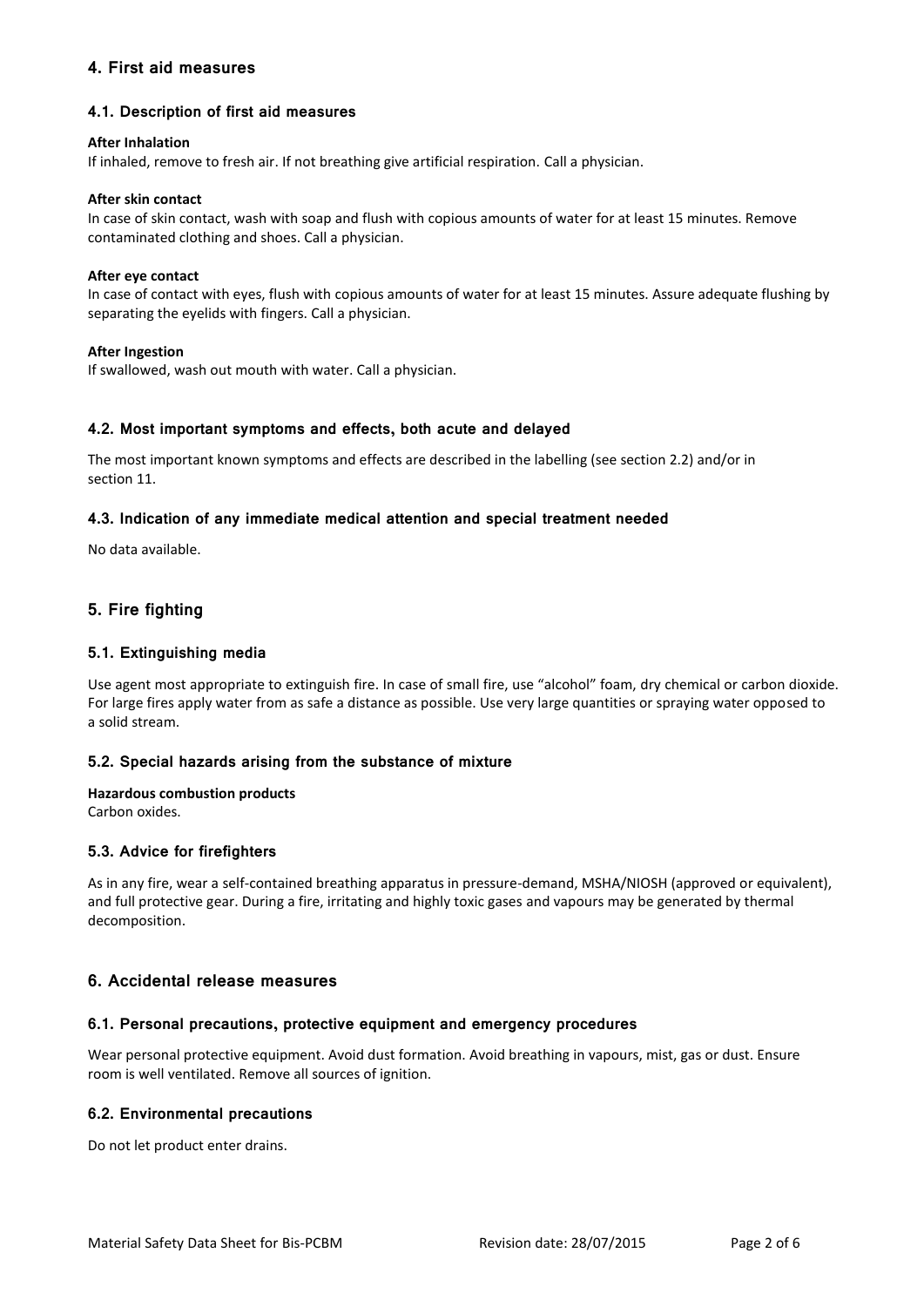### **6.3. Containment and cleaning:**

Contain and clean up spill if safe to do so. Sweep up and shovel without raising dust. Dispose of dry waste in closed container for proper disposal according to local regulations.

# **7. Handling and storage**

### **7.1. Precautions for safe handling**

Avoid contact with eyes, skin, and clothing. Avoid formation of dust or vapour. Keep away from sources of ignition and avoid the build of electrostatic charge. Provide exhaust ventilation in places where dust is formed. In case of an accident or if you are feeling unwell, immediately seek medical advice.

#### **7.2. Conditions for safe storage, including any incompatibilities**

Store in a cool, dry and well-ventilated place inside of a tightly sealed container. Product is sensitive to light, heat and moisture. Handle and store under inert gas.

### **7.3. Specific end uses**

Use in laboratories.

### **8. Exposure controls / Personal protection**

#### **8.1. Control parameters**

#### **Components with workplace control parameters**

Contains no substances with occupational exposure limit values.

#### **Biological occupational exposure limits**

This product does not contain any hazardous materials with biological limits.

#### **8.2. Exposure controls**

#### **Engineering measures**

Handle in accordance with good industrial practices for hygiene and safety. Ensure eyewash stations and safety showers are close to the laboratory workstation.

#### **Personal protective equipment**

**Eyes:** Wear safety glasses with side-shields conforming to appropriate government standards such as NOISH (US) or EN166 (EU).

**Skin**: Handle with appropriate gloves and use proper glove removal technique to avoid skin contact. Dispose of gloves in accordance with applicable laws. Wash and dry hands.

The selected protective gloves have to satisfy the specifications of EU Directive 89/686/EEC and the standard EN 374 derived from it.

**Clothing:** Wear complete suit protecting against chemicals; the type of equipment should be appropriate for the concentration and amount of dangerous substance used.

**Respirators:** A respiratory protection program that meets OSHA's 29 CFR §1910.134 and ANSI Z88.2 requirements or European standard EN 149 must be followed whenever workplace conditions warrant a respirator's use.

#### **General hygiene measures**

Wash thoroughly after handling. Wash contaminated clothing before reuse.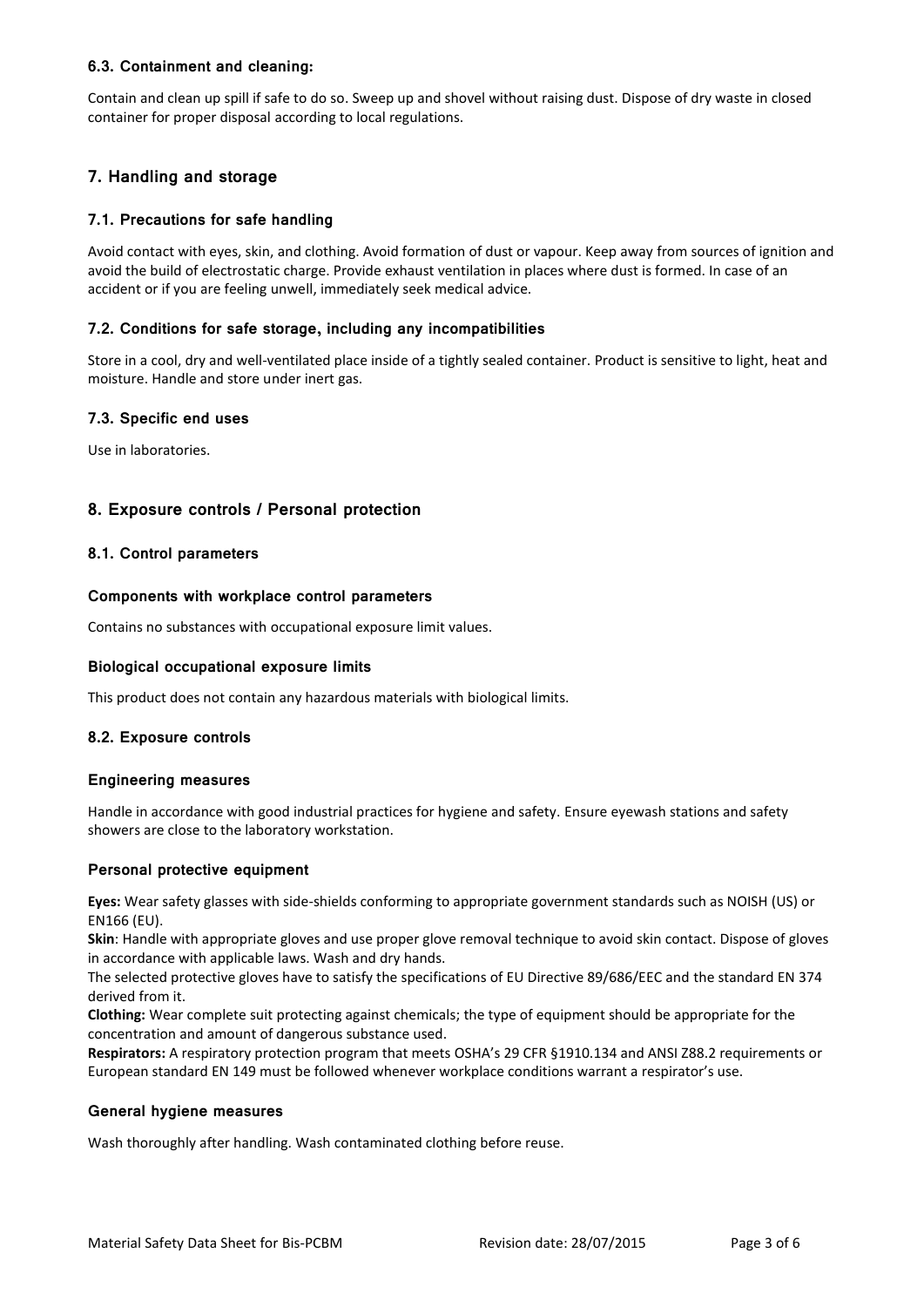# **9. Physical and chemical properties**

### **9.1. Information on basic physical and chemical properties**

| Appearance                  |                | Black to brown crystalline powder           |
|-----------------------------|----------------|---------------------------------------------|
| Odour                       |                |                                             |
|                             |                | None reported                               |
| Odour threshold             |                | No data available                           |
| рH                          |                | No data available                           |
| Melting/freezing point      |                | $> 300 °C$ (lit.)                           |
| Flash point                 |                | No data available                           |
| Evaporation rate            |                | No data available                           |
| Flammability                |                | No data available                           |
| <b>Explosive limits</b>     |                | No data available                           |
| Vapour pressure             |                | No data available                           |
| Vapour density              |                | No data available                           |
| Relative density            |                | 1.8 $g/cm3$                                 |
| Water solubility            | $\ddot{\cdot}$ | No data available                           |
| Solubility                  |                | Chloroform, chlorobenzene, toluene, xylenes |
| Partition coefficient       |                | No data available                           |
| n-octanol/water             |                |                                             |
| Autoignition temperature    |                | No data available                           |
| Decomposition temperature   |                | No data available                           |
| Viscosity                   |                | No data available                           |
| <b>Explosive properties</b> |                | No data available                           |
| Oxidizing properties        |                | No data available                           |
|                             |                |                                             |

#### **9.2. Other safety information**

No data available.

### **10. Stability and reactivity**

#### **10.1 Reactivity**

No data available.

### **10.2. Chemical stability**

Stable under normal temperatures and pressures under recommended storage conditions.

# **10.3. Possibility of hazardous reactions**

Not reported.

### **10.4. Conditions to avoid**

Excessive heat and light

#### **10.5. Incompatible materials**

Strong oxidising agents.

### **10.6. Hazardous decomposition products**

No data available. In the event of fire see section 5.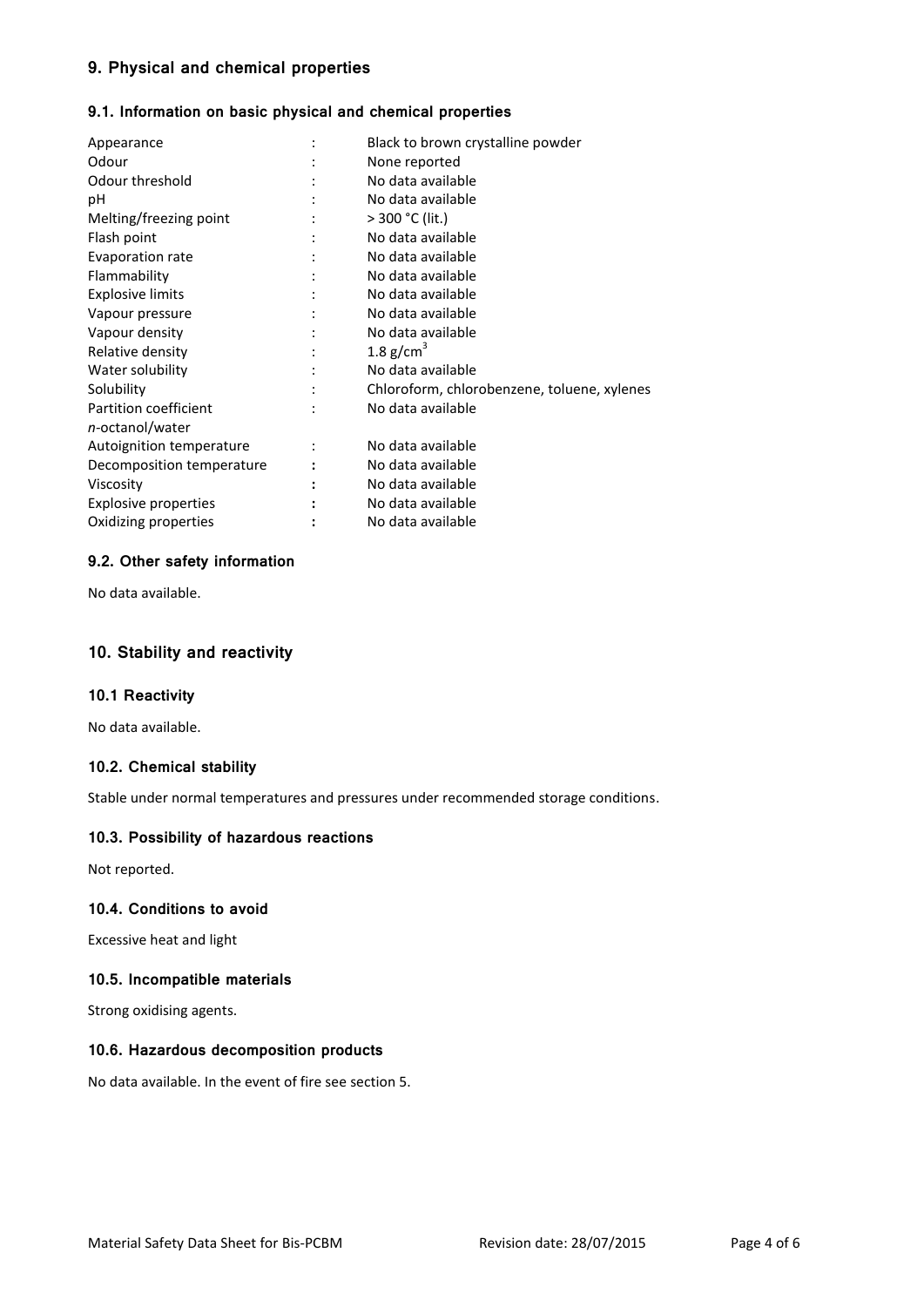# **11. Toxicological information**

### **11.1. Information on toxicological effects**

| <b>Acute toxicity</b>                              |                                                                 |  |  |  |  |
|----------------------------------------------------|-----------------------------------------------------------------|--|--|--|--|
| No data available.                                 |                                                                 |  |  |  |  |
| Skin corrosion/irritation                          |                                                                 |  |  |  |  |
|                                                    | Based on available data the classification criteria are not met |  |  |  |  |
| Serious eye damage/eye irritation                  |                                                                 |  |  |  |  |
| No data available.                                 |                                                                 |  |  |  |  |
| Respiratory or skin sensitization                  |                                                                 |  |  |  |  |
|                                                    | Based on available data the classification criteria are not met |  |  |  |  |
| <b>Germ cell mutagenicity</b>                      |                                                                 |  |  |  |  |
| No data available.                                 |                                                                 |  |  |  |  |
| Carcinogenicity                                    |                                                                 |  |  |  |  |
| No data available.                                 |                                                                 |  |  |  |  |
| <b>Reproductive toxicity</b>                       |                                                                 |  |  |  |  |
| No data available.                                 |                                                                 |  |  |  |  |
| Specific target organ toxicity - single exposure   |                                                                 |  |  |  |  |
| No data available.                                 |                                                                 |  |  |  |  |
| Specific target organ toxicity - repeated exposure |                                                                 |  |  |  |  |
| No data available.                                 |                                                                 |  |  |  |  |
| <b>Aspiration hazard</b>                           |                                                                 |  |  |  |  |
| No data available.                                 |                                                                 |  |  |  |  |
| <b>Potential health effects</b>                    |                                                                 |  |  |  |  |
| Inhalation                                         | May be harmful.                                                 |  |  |  |  |
| Ingestion                                          | May be harmful.                                                 |  |  |  |  |
| Skin                                               | May cause irritation.                                           |  |  |  |  |
| Eyes                                               | May cause irritation.                                           |  |  |  |  |
|                                                    |                                                                 |  |  |  |  |

### **Signs and Symptoms of Exposure**

No specific information is available regarding the toxic effects of this material for humans.

To the best of our knowledge, the chemical, physical, and toxicological properties have not been thoroughly investigated.

# **12. Ecological information**

### **12.1. Toxicity**

No data available.

#### **12.2. Persistence and degradability**

No data available.

#### **12.3. Bioaccumulative potential**

No data available.

### **12.4. Mobility in soil**

No data available.

### **12.5. Results of PBT and vPvB assessment**

PBT/vPvB assessment not available as chemical safety assessment not required/not conducted.

#### **12.6. Other adverse effects**

No data available.